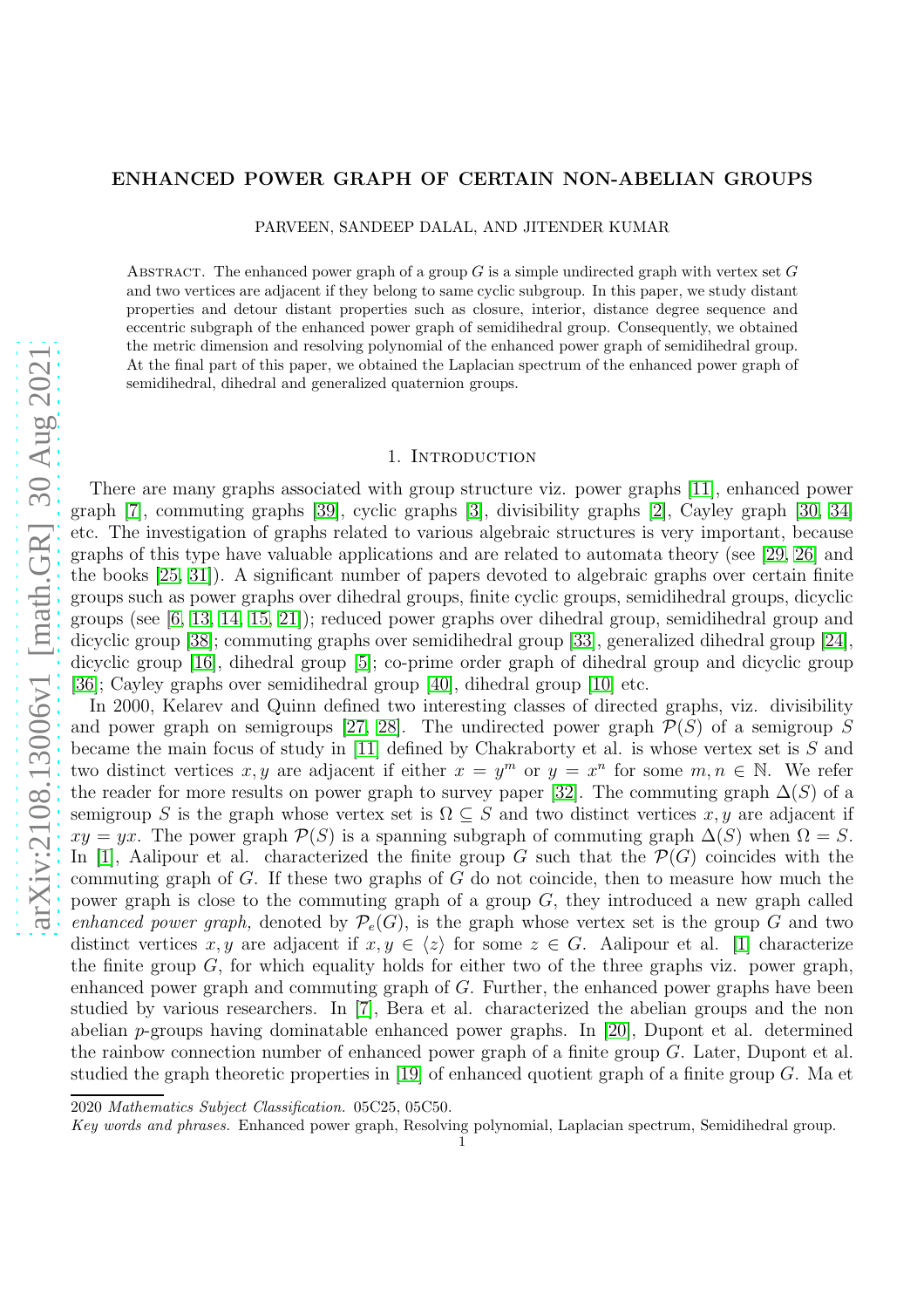al.  $[35]$  investigated the metric dimension of an enhanced power graph of finite groups. Zahirović et al. [\[42\]](#page-14-11) proved that two finite abelian groups are isomorphic if their enhanced power graphs are isomorphic. Also, they supplied a characterization of finite nilpotent groups whose enhanced power graphs are perfect. Recently, Panda et al. [\[37\]](#page-14-12) studied the graph-theoretic properties viz. minimum degree, independence number, matching number, strong metric dimension and perfectness of enhanced power graph over finite abelian groups and some non abelian groups such as Dihedral groups, Dicyclic groups and the group  $U_{6n}$ . Dalal et al. [\[18\]](#page-13-20) investigated the graph-theoretic properties of enhanced power graphs over dicyclic group and the group  $V_{8n}$ . Bera et al. [\[8\]](#page-13-21) gave an upper bound for the vertex connectivity of enhanced power graph of any finite abelian group G. Moreover, they classified the finite abelian group  $G$  such that their proper enhanced power graph is connected.

Spectra of graphs have many extensive implementations in quantum chemistry, though resolving set plays a significant role in the modelling of virus propagation in the computer networks. Moreover, distance degree sequence is a remarkable tool to keep the concealment of exclusive data in some databases. In this paper, we study the enhanced power graph of certain non-abelian groups. In this connection, we have investigated distant properties and detour distant properties of the enhanced power graph of semidihedral group. Moreover, we obtained the Laplacian spectrum of the enhanced power graph of the semidihedral group, generalized quaternion group and dihedral group, respectively. This paper is structured as follows. In Section 2, we provide necessary background material and fix our notations used throughout the paper. Section 3 comprises the results of distant properties and detour distant properties including metric dimension, resolving polynomial etc. The Laplacian spectrum of the enhanced power graph of semidihedral, generalized quaternion and dihedral groups is obtained in Section 4.

# 2. Preliminaries

In this section, we recall necessary definitions, results and notations of graph theory from [\[41\]](#page-14-13). A graph  $\Gamma$  is a pair  $\Gamma = (V, E)$ , where  $V = V(\Gamma)$  and  $E = E(\Gamma)$  are the set of vertices and edges of Γ, respectively. Moreover, the *order* of a graph Γ is the number of vertices in Γ. We say that two different vertices a, b are adjacent, denoted by  $a \sim b$ , if there is an edge between a and b. Also, we denote this edge  $a \sim b$  by  $(a, b)$ . The neighbourhood  $N(x)$  of a vertex x is the set all vertices adjacent to x in Γ. Additionally, we denote  $N[x] = N(x) \cup \{x\}$ . It is clear that we are considering simple graphs, i.e. undirected graphs with no loops or repeated edges. A *subgraph* of a graph  $\Gamma$  is a graph  $\Gamma'$  such that  $V(\Gamma') \subseteq V(\Gamma)$  and  $E(\Gamma') \subseteq E(\Gamma)$ . A graph  $\Gamma$  is said to be *complete* if any two distinct vertices are adjacent. We denote by  $K_n$  as the complete graph on n vertices. The complement  $\overline{\Gamma}$  of a simple graph  $\Gamma$  is a simple graph with vertex set  $V(\Gamma)$  defined by  $(u, v) \in E(\Gamma)$ if and only if  $(u, v) \notin E(\Gamma)$ . A graph with no cycle is called *acyclic*. A tree is a connected acyclic graph. A spanning subgraph of  $\Gamma$  is a subgraph with vertex set  $V(\Gamma)$ . A spanning tree is a spanning subgraph that is a tree. A walk  $\lambda$  in  $\Gamma$  from the vertex u to the vertex w is a sequence of vertices  $u = v_1, v_2, \ldots, v_m = w$   $(m > 1)$  such that  $v_i \sim v_{i+1}$  for every  $i \in \{1, 2, \ldots, m-1\}$ . If no edge is repeated in  $\lambda$ , then it is called a *trail* in Γ. A trail whose initial and end vertices are identical is called a closed trail. A walk is said to be a path if no vertex is repeated. The length of a path is the number of edges it contains.

Let  $\Gamma$  be a graph. The (detour) distance,  $(d_D(u, v))$   $d(u, v)$ , between two vertices u and v in  $\Gamma$  is the length of (longest) shortest  $u - v$  path in Γ. The (*detour*) eccentricity of a vertex u, denoted by  $(ecc<sub>D</sub>(u))$  ecc(u), is the maximum (detour) distance between u and any vertex of Γ. The minimum (detour) eccentricity among the vertices of  $\Gamma$  is called the (detour) radius of  $\Gamma$ , it is denoted by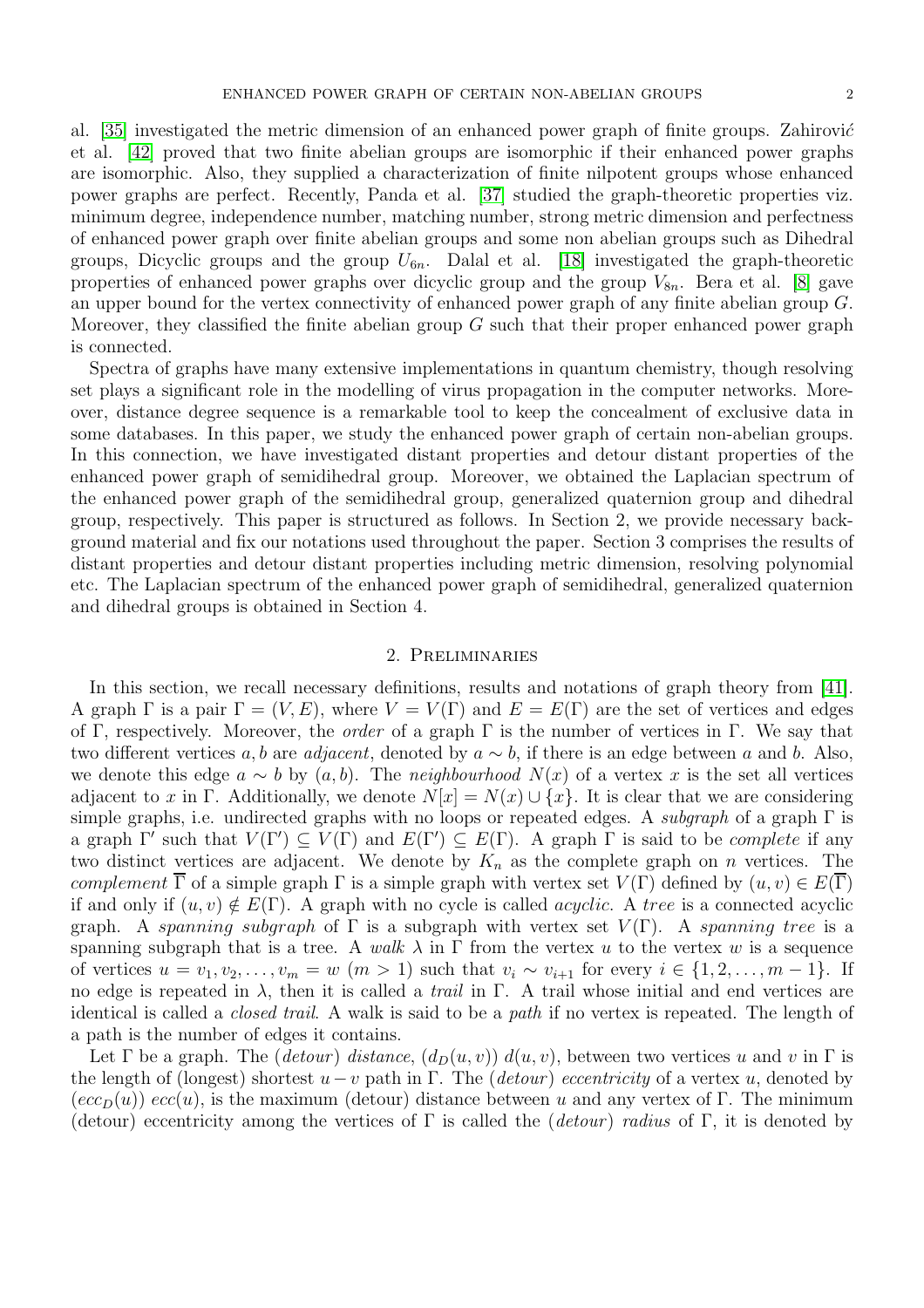$(rad_D(\Gamma))$  rad(Γ). The detour diameter of a graph  $\Gamma$  is the maximum detour eccentricity in  $\Gamma$ , denoted by  $diam_D(G)$ . A vertex v is said to be *eccentric vertex* for u if  $d(u, v) = ecc(u)$ . A vertex v is said to be an eccentric vertex of  $\Gamma$  if v is an eccentric vertex for some vertex of  $\Gamma$ . A graph Γ is said to be an *eccentric graph* if every vertex of Γ is an eccentric vertex. The *centre* of Γ is a subgraph of Γ induced by the vertices having minimum eccentricity and it is denoted by  $Cen(\Gamma)$ . The *closure* of Γ of order n is the graph obtained from Γ by recursively joining pairs of non-adjacent vertices whose sum of degree is at least n until no such pair remains and it is denoted by  $Cl(\Gamma)$ . The graph  $\Gamma$  is said to be *closed* if  $\Gamma = Cl(\Gamma)$  (see [\[12\]](#page-13-22)).

A vertex v in  $\Gamma$  is a *boundary vertex* of a vertex u if  $d(u, w) \leq d(u, v)$  for  $w \in N(v)$ , while a vertex v is a boundary vertex of a graph  $\Gamma$  if v is a boundary vertex of some vertex of  $\Gamma$ . The subgraph Γ induced by its boundary vertices is the *boundary*  $\partial(\Gamma)$  of Γ. A vertex v is said to be a complete vertex if the subgraph induced by the neighbors of v is complete. A vertex v is said to be an *interior vertex* of Γ if for each  $u \neq v$ , there exists a vertex w and a path  $u - w$  such that v lies in that path at the same distance from both  $u$  and  $w$ . A subgraph induced by the interior vertices of  $\Gamma$  is called *interior* of  $\Gamma$  and it is denoted by  $Int(\Gamma)$ .

<span id="page-2-0"></span>**Theorem 2.1** ([\[12\]](#page-13-22), p.337). Let  $\Gamma$  be a connected graph and  $v \in V(\Gamma)$ . Then v is a complete vertex of  $\Gamma$  if and only if v is a boundary vertex of x for all  $x \in V(\Gamma) \setminus \{v\}$ .

<span id="page-2-1"></span>**Theorem 2.2** ([\[12\]](#page-13-22), p.339). Let  $\Gamma$  be a connected graph and  $v \in V(\Gamma)$ . Then v is a boundary vertex of  $\Gamma$  if and only if v is not an interior vertex of  $\Gamma$ .

For a finite simple undirected graph  $\Gamma$  with vertex set  $V(\Gamma) = \{v_1, v_2, \ldots, v_n\}$ , the *adjacency matrix*  $A(\Gamma)$  is the  $n \times n$  matrix with  $(i, j)$ th entry is 1 if  $v_i$  and  $v_j$  are adjacent and 0 otherwise. We denote the diagonal matrix  $D(\Gamma) = \text{diag}(d_1, d_2, \dots, d_n)$  where  $d_i$  is the degree of the vertex  $v_i$  of  $\Gamma$ ,  $i = 1, 2, \ldots, n$ . The Laplacian matrix  $L(\Gamma)$  of  $\Gamma$  is the matrix  $D(\Gamma) - A(\Gamma)$ . The matrix  $L(\Gamma)$  is symmetric and positive semidefinite, so that its eigenvalues are real and non-negative. Furthermore, the sum of each row (column) of  $L(\Gamma)$  is zero. Recall that, the *characteristic polynomial* of  $L(\Gamma)$  is denoted by  $\Phi(L(\Gamma),x)$ . The eigenvalues of  $L(\Gamma)$  are called the *Laplacian eigenvalues* of  $\Gamma$  and it is denoted by  $\lambda_1(\Gamma) \geq \lambda_2(\Gamma) \geq \cdots \geq \lambda_n(\Gamma) = 0$ . Now let  $\lambda_{n_1}(\Gamma) \geq \lambda_{n_2}(\Gamma) \geq \cdots \geq \lambda_{n_r}(\Gamma) = 0$  be the distinct eigenvalues of  $\Gamma$  with multiplicities  $m_1, m_2, \ldots, m_r$ , respectively. The Laplacian spectrum of Γ, that is, the spectrum of  $L(Γ)$  is represented as  $\begin{pmatrix} \lambda_{n_1}(Γ) & \lambda_{n_2}(Γ) & \cdots & \lambda_{n_r}(Γ) \\ m & m & m \end{pmatrix}$  $m_1$   $m_2$   $\cdots$   $m_r$  $\setminus$ . We denote the matrix  $J_n$  as the square matrix of order n having all the entries as 1 and  $I_n$  is the identity matrix of order n.

# 3. Distant properties and detour distant properties

In this section, we study the distant properties and detour distant properties such as closure, interior, distance degree sequence and eccentric subgraph of the enhanced power graph of semidihedral group. Also, we obtain the metric dimension and resolving polynomial of the enhanced power graph of semidihedral group. For  $n \geq 2$ , the semidihedral group  $SD_{8n}$  is a group of order 8n is defined in terms of generators and relations as

$$
SD_{8n} = \langle a, b : a^{4n} = b^2 = e, ba = a^{2n-1}b \rangle.
$$

We have

$$
ba^{i} = \begin{cases} a^{4n-i}b & \text{if } i \text{ is even,} \\ a^{2n-i}b & \text{if } i \text{ is odd,} \end{cases}
$$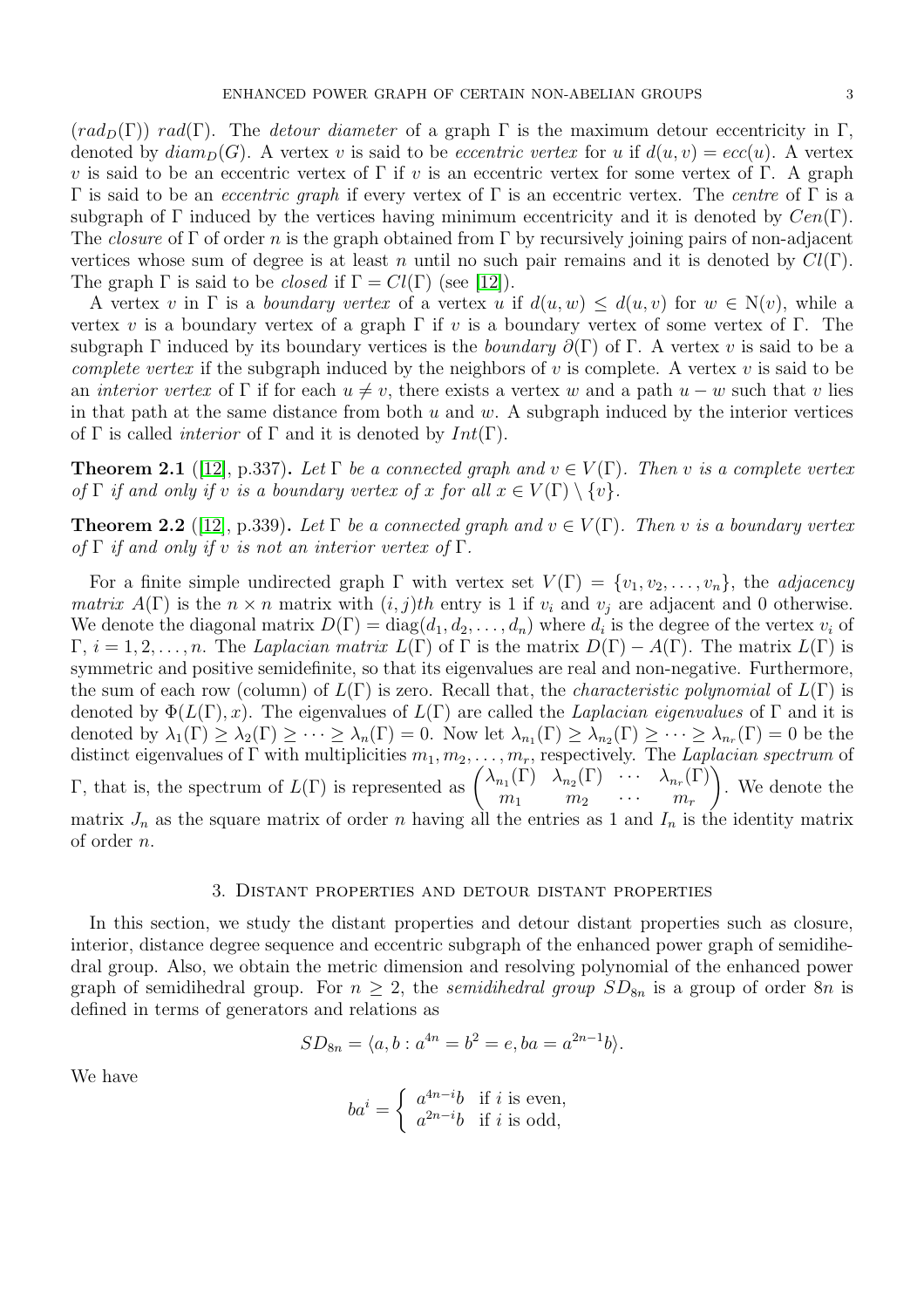so that every element of  $SD_{8n}\backslash \langle a \rangle$  is of the form  $a^i b$  for some  $0 \leq i \leq 4n-1$ . We denote the subgroups  $P_i = \langle a^{2i}b \rangle = \{e, a^{2i}b\}$  and  $Q_j = \langle a^{2j+1}b \rangle = \{e, a^{2n}, a^{2j+1}b, a^{2n+2j+1}b\}$ . Then we have

<span id="page-3-0"></span>
$$
SD_{8n} = \langle a \rangle \cup \left( \bigcup_{i=0}^{2n-1} P_i \right) \cup \left( \bigcup_{j=0}^{n-1} Q_j \right). \tag{1}
$$

A maximal cyclic subgroup of a group  $G$  is a cyclic subgroup of  $G$  that is not properly contained in any other cyclic subgroup of  $G$ . In the following lemma, we obtain the neighbourhood of all the vertices of  $\mathcal{P}_e(SD_{8n})$ .

<span id="page-3-1"></span>**Lemma 3.1.** In  $\mathcal{P}_e(SD_{8n})$ , we have

(i)  $N[e] = SD_{8n}$ .

- (ii)  $N[a^{2n}] = \langle a \rangle \cup \{a^{2i+1}b : 0 \le i \le 2n 1\}.$
- (iii)  $N[a^i] = \langle a \rangle$ , where  $1 \leq i \leq 4n 1$  and  $i \neq 2n$ .
- (iv)  $N[a^{2i+1}b] = \langle a^{2i+1}b \rangle = \{e, a^{2n}, a^{2i+1}b, a^{2n+2i+1}b\}, where 0 \le i \le 2n 1.$
- (v)  $N[a^{2i}b] = \{e, a^{2i}b\}$ , where  $1 \le i \le 2n$ .

Proof. The proof of (i) is straightforward.

(ii) Note that  $a^{2n} \sim x$  for all  $x \in \langle a \rangle$  and  $a^{2n} \sim a^{2i+1}b$  for all i, where  $0 \le i \le 2n-1$  as  $a^{2n} \in \langle a^{2i+1}b \rangle$ . This implies that  $\langle a \rangle \cup \{a^{2i+1}b : 0 \le i \le 2n-1\} \subseteq N[a^{2n}]$ . If possible, let  $x \in N[a^{2n}]$  such that  $x = a^{2i}b$  for some i, where  $0 \le i \le 2n - 1$ . In view of Equation [\(1\)](#page-3-0), observe that x belongs to exactly one cyclic subgroup  $P_i$  and  $x \sim a^{2n}$  gives  $a^{2n} \in P_i$ ; a contradiction.

(iii) Let  $i \neq 2n$  and  $1 \leq i \leq 4n-1$ . Then clearly  $\langle a \rangle \subseteq N[a^i]$ . If  $a^i \sim x$  for some  $x \in SD_{8n} \setminus \langle a \rangle$ , then either  $x, a^i \in P_j$  or  $x, a^i \in Q_k$  for some j, k, where  $0 \leq j \leq 2n-1$  and  $0 \leq k \leq n-1$ which is not possible. Further, note that if  $\langle x \rangle$  is a maximal cyclic subgroup, then  $N[x] = \langle x \rangle$ . Since  $P_i$  and  $Q_j$  are maximal cyclic subgroup generated by  $a^{2i}b$  and  $a^{2j+1}b$ , respectively, where  $0 \le i \le 2n-1$  and  $0 \le j \le n-1$ . It follows that  $N[a^{2i}b] = \{e, a^{2i}b\}$  and  $N[a^{2j+1}b] = \langle a^{2j+1}b \rangle =$  $\{e, a^{2n}, a^{2j+1}b, a^{2n+2j+1}b\}$ . Thus, the result holds.

Now we obtain the detour radius, detour eccentricity, detour degree, detour degree sequence and detour distance degree sequence of each vertex of  $\mathcal{P}_e(SD_{8n})$ .

<span id="page-3-2"></span>**Theorem 3.2.** In  $\mathcal{P}_e(SD_{8n})$ , we have

$$
ecc_D(v) = \begin{cases} 4n+1, & when \ v \in \{e, a^{2n}\}; \\ 4n+2, & when \ v \in \{a^{2i}b : 1 \le i \le 2n\}; \\ 4n+3, & when \ v \in \{a^i : 1 \le i \le 4n-1, i \ne 2n\} \cup \{a^{2i+1}b : 1 \le i \le 2n-1\}. \end{cases}
$$

Proof. In view of Lemma [3.1,](#page-3-1) we have the following:

- $d_D(e, a^i) = \begin{cases} 4n + 1, & \text{if } i \neq 2n \\ 4n 1, & \text{if } i = 2n \end{cases}$  $4n - 1$ , if  $i = 2n$ .
- $d_D(e, a^{2i+1}b) = 4n + 1$  for all i, where  $0 \le i \le 2n 1$ ;
- $d_D(e, a^{2i}b) = 1$  for all *i*, where  $1 \le i \le 2n$ ;
- $d_D(a^{2n}, a^j) = 4n + 1$  for all j, where  $1 \le j \le 4n 1$  and  $j \ne 2n$ ;
- $d_D(a^{2n}, a^{2i+1}b) = 4n + 1$  for all *i*, where  $0 \le i \le 2n 1$ ;
- $d_D(a^{2n}, a^{2i}b) = 4n$  for all *i*, where  $1 \leq i \leq 2n$ ;
- $d_D(a^i, a^j) = 4n + 1$  for all  $i \neq j$ , where  $1 \leq i, j \leq 4n 1$  and  $i, j \neq 2n$ ;
- $d_D(a^i, a^{2j+1}b) = 4n + 3$ , where  $1 \le i \le 4n 1$ ,  $i \ne 2n$  and  $0 \le j \le 2n 1$ ;
- $d_D(a^i, a^{2j}b) = 4n + 2$ , where  $1 \le i \le 4n 1$ ,  $i \ne 2n$  and  $0 \le j \le 2n$ ;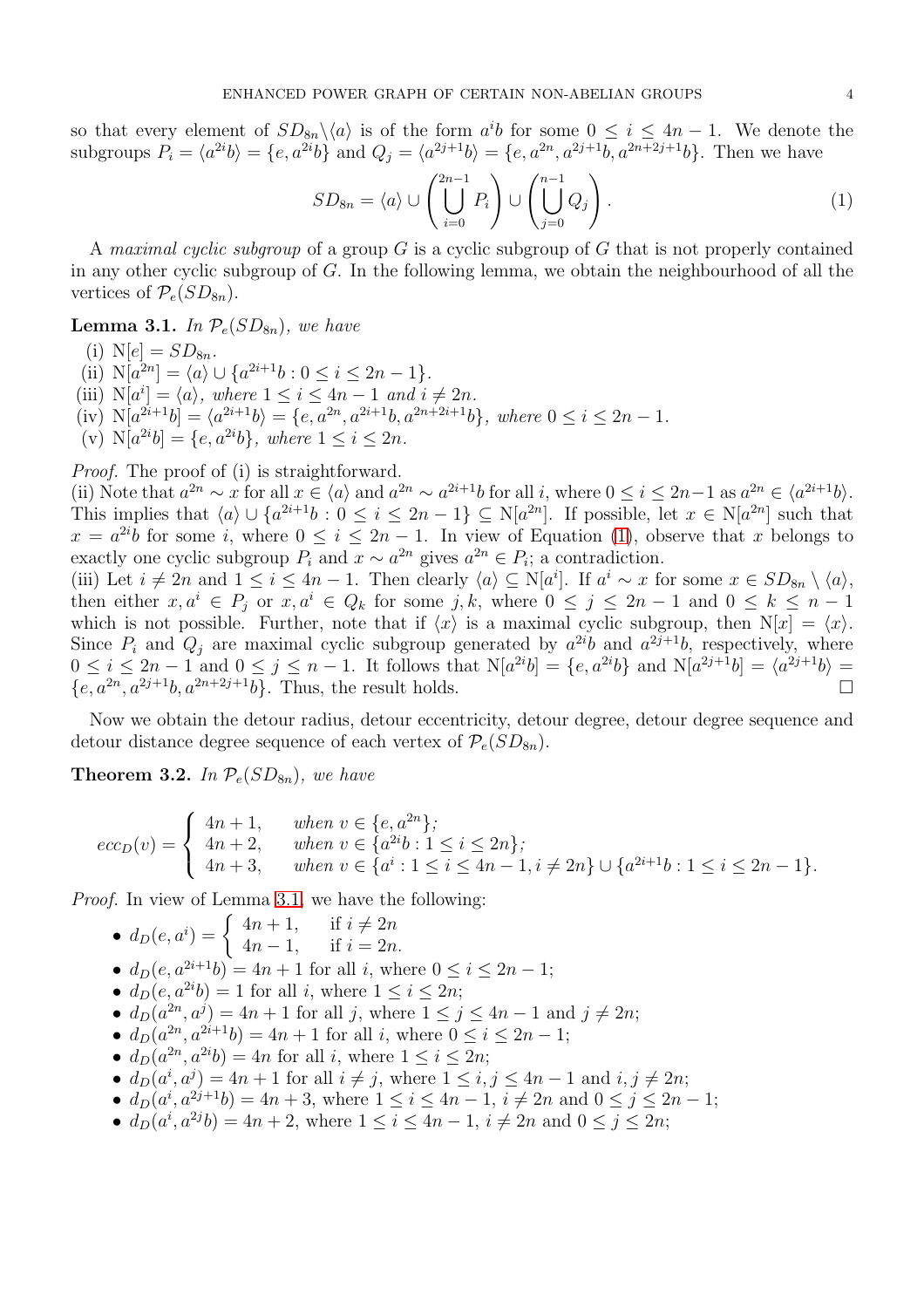- $d_D(a^{2i+1}b, a^{2n+2i+1}b) = 4n + 1$ , where  $0 \le i \le n 1$ ;
- $d_D(a^{2i+1}b, a^{2j+1}b) = 4n + 3$  for all  $i \neq j$ , where  $0 \leq i \leq 2n 1$  and  $j \neq n + i$ ;
- $d_D(a^{2i+1}b, a^{2j}b) = 4n + 2$ , where  $0 \le i \le 2n 1$  and  $0 \le j \le 2n 1$ ;
- $d_D(a^{2i}b, a^{2j}b) = 2$  for all  $i \neq j$ , where  $1 \leq i, j \leq 2n$ .

Thus we conclude the result.

By the definition of  $\text{rad}_D(\mathcal{P}_e(SD_{8n}))$  and  $\text{diam}_D(\mathcal{P}_e(SD_{8n}))$ , we have the following corollary.

Corollary 3.3. In  $P_e(SD_{8n})$ , we have

(i)  $\text{rad}_D(\mathcal{P}_e(SD_{8n}) = 4n + 1)$ 

(ii) diam<sub>p</sub> $(\mathcal{P}_e(SD_{8n}) = 4n + 3$ .

The detour degree  $d_D(v)$  of v is the number  $|D(v)|$ , where  $D(v) = \{u \in V(\Gamma) : d_D(u, v) =$  $ecc_D(v)$ . The average detour degree  $D_{av}(\Gamma)$  of a graph  $\Gamma$  is the quotient of the sum of the detour degrees of all the vertices of  $\Gamma$  and the order of  $\Gamma$ . The detour degrees of the vertices of a graph written in non-increasing order is said to be the *detour degree sequence* of graph  $\Gamma$ , denoted by  $D(\Gamma)$ . For a vertex  $x \in V(\Gamma)$ , we denote  $D_i(x)$  be the number of vertices at a detour distance i from the vertex x. Then the sequence  $D_0(x)$ ,  $D_1(x)$ ,  $D_2(x)$ , ...,  $D_{ecc_D(x)}(x)$  is called *detour distance* degree sequence of a vertex x, denoted by  $dds_D(x)$ . In the remaining part of this paper,  $(a^r, b^s, c^t)$ denote a occur r times, b occur s times and c occur t times in the sequence. Now we have the following remark.

Remark3.4 ([\[5,](#page-13-13) Remark 2.6]). In a graph  $\Gamma$ , we have

- (i)  $D_0(v) = 1$  and  $D_{ecc_D}(v) = d_D(v)$ .
- (ii) The length of sequence  $dds_D(v)$  is one more than the detour eccentricity of v.  $\sum^{ecc_D(v)}$
- (iii)  $i=0$  $D_i(v) = |\Gamma|.$

**Proposition 3.5.** In  $\mathcal{P}_e(SD_{8n})$ , we have

$$
d_D(x) = \begin{cases} \n6n - 4, & when \ x = a^{2i+1}b, \ where \ 0 \le i \le 2n - 1; \\ \n2n, & when \ x = a^i \ for \ all \ i \ne 2n, \ where \ 1 \le i \le 4n - 1; \\ \n6n - 2, & when \ x \in \{a^{2i}b : 0 \le i \le 2n - 1\} \cup \{e, a^{2n}\}. \n\end{cases}
$$

*Proof.* Let  $x = a^{2i+1}b$  for some i, where  $0 \le i \le 2n - 1$ . In view of Theorem [3.2,](#page-3-2)  $ecc_D(x) = 4n + 3$ . By the proof of Theorem [3.2,](#page-3-2) one can observe that

$$
D(x) = \{a^{2j+1}b : 0 \le j \le 2n-1, j \ne i, j \ne n+i\} \cup (\langle a \rangle \setminus \{e, a^{2n}\}) .
$$

For  $x = a^i$ , where  $1 \le i \le 4n - 1$  and  $i \ne 2n$ , we have  $ecc_D(x) = 4n + 3$  (see Theorem [3.2\)](#page-3-2). Again by the proof of Theorem [3.2,](#page-3-2) we get  $D(x) = \{a^{2j+1}b : 0 \le j \le 2n-1\}$ . Now let  $x \in \{a^{2i}b : 0 \le i \le n-1\}$  $2n-1\} \cup \{e, a^{2n}\}.$  Then  $ecc_D(x) = 4n+1$  when  $x \in \{e, a^{2n}\},$  and  $ecc_D(x) = 4n+2$  when  $x = a^{2i}b$ for some i, where  $0 \le i \le 2n-1$  (cf. Theorem [3.2\)](#page-3-2). By the proof of Theorem [3.2,](#page-3-2) we have

 $D(x) = \{a^{2i+1}b : 0 \le i \le 2n-1\} \cup (\langle a \rangle \setminus \{e, a^{2n}\})$ .

Thus the result holds.

Corollary 3.6. In  $P_e(SD_{8n})$ , we have

(i)

$$
D(\mathcal{P}_e(SD_{8n})) = ((6n - 4)^{2n}, (2n)^{4n-2}, (6n - 2)^{2n+2})
$$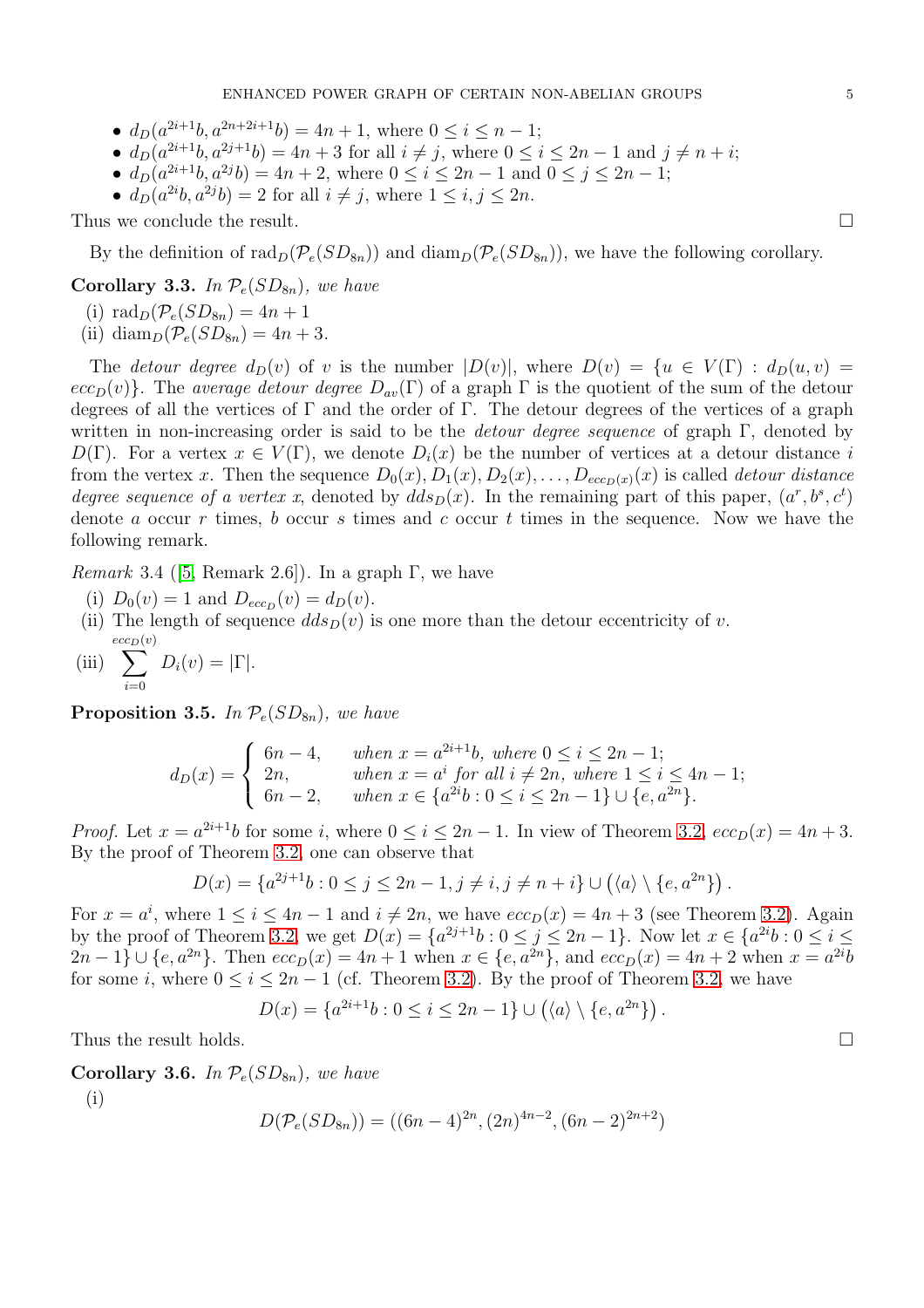(ii)

$$
D_{av}(\mathcal{P}_e(SD_{8n})) = \frac{8n^2 - n - 1}{2n}
$$

**Theorem 3.7.** In  $\mathcal{P}_e(SD_{8n})$ , we have

$$
dds_D(\mathcal{P}_e(SD_{8n})) = \begin{cases} (1, 2n, 0^{4n-3}, 1, 0, 6n-2), (1, 0^{4n-2}, 1, 2n, 6n-2), (1, 0^{4n}, 4n-1, (2n)^2)^{4n-2}, \\ (1^2, 2n-1, 0^{4n-3}, 1, 0, 6n-2)^{2n}, (1, 0^{4n}, 3, 2n, 6n-4)^{2n}. \end{cases}
$$

Proof. In view of Theorem [3.2,](#page-3-2) we get

$$
ecc_D(v) = \begin{cases} 4n+1, & \text{when } v \in \{e, a^{2n}\};\\ 4n+2, & \text{when } v \in \{a^{2i}b : 1 \le i \le 2n\};\\ 4n+3, & \text{when } v \in \{a^i : 1 \le i \le 4n-1, i \ne 2n\} \cup \{a^{2i+1}b : 1 \le i \le 2n-1\}. \end{cases}
$$

By the proof of Theorem [3.2,](#page-3-2) we have the following:

• 
$$
dds_D(e) = (1, 2n, \underbrace{0, 0, \ldots, 0}_{4n-3}, 1, 0, 6n-2),
$$
  
•  $dds_D(a^{2n}) = (1, \underbrace{0, 0, \ldots, 0}_{4n-2}, 1, 2n, 6n-2),$ 

• 
$$
dds_D(a^i) = (1, \underbrace{0, 0, \ldots, 0}_{4n}, 4n - 1, 2n, 2n),
$$

• 
$$
dds_D(a^{2i}b) = (1, 1, 2n - 1, \underbrace{0, 0, \ldots, 0}_{4n-3}, 1, 0, 6n - 2),
$$

• 
$$
dds_D(a^{2i+1}b) = (1, \underbrace{0, 0, \ldots, 0}_{4n}, 3, 2n, 6n - 4).
$$

Thus, the result holds.

**Proposition 3.8.** In  $\mathcal{P}_e(SD_{8n})$ , we have

(i)  $Int(\mathcal{P}_e(SD_{8n})=K_2,$ (ii)  $Cl(\mathcal{P}_e(SD_{8n}) = \mathcal{P}_e(SD_{8n}).$ 

*Proof.* (i) In view of Lemma [3.1,](#page-3-1) x is not a complete vertex if and only if  $x \in \{e, a^{2n}\}\$ . By Theorems [2.1](#page-2-0) and [2.2,](#page-2-1) x is an interior vertex if and only if  $x \in \{e, a^{2n}\}\$ . Thus, we have  $Int(\mathcal{P}_e(SD_{8n}) = K_2$ . (ii) In view of Lemma [3.1,](#page-3-1) we have

$$
\deg(v) = \begin{cases} 1, & \text{when } v = a^{2i}b \text{ for some } i, \text{ where } 1 \le i \le 2n; \\ 3, & \text{when } v = a^{2i+1}b \text{ for some } i, \text{ where } 0 \le i \le 2n - 1; \\ 4n - 1, & \text{when } v \in \langle a \rangle \setminus \{e, a^{2n}\}; \end{cases}
$$

Now, we observe that for any pair of non-adjacent vertices x and y,  $\deg(x) + \deg(y) \leq 6n+1 < 8n$ . Thus, we have  $Cl(\mathcal{P}_e(SD_{8n})) = \mathcal{P}_e(SD_{8n}).$ 

**Theorem 3.9.** In  $\mathcal{P}_e(SD_{8n})$ , we have

$$
Ecc(\mathcal{P}_e(SD_{8n})) = \mathcal{P}_e(SD_{8n}) \setminus \{e\}.
$$

*Proof.* Since e is adjacent to all the vertices of  $\mathcal{P}_e(SD_{8n})$  we get  $ecc(e) = 1$ . For  $v \neq e$ , we have  $d(v, e) = ecc(e)$ . Therefore, v is an eccentric vertex in  $\mathcal{P}_e(G)$ . If e is an eccentric vertex in  $\mathcal{P}_e(SD_{8n})$ , then  $1 = d(v, e) = ecc(v)$  for some non-identity vertex says v. This implies that v is adjacent to all the vertices of  $\mathcal{P}_e(SD_{8n})$ . It follows that  $v = e$  (see Lemma [3.1\)](#page-3-1); a contradiction.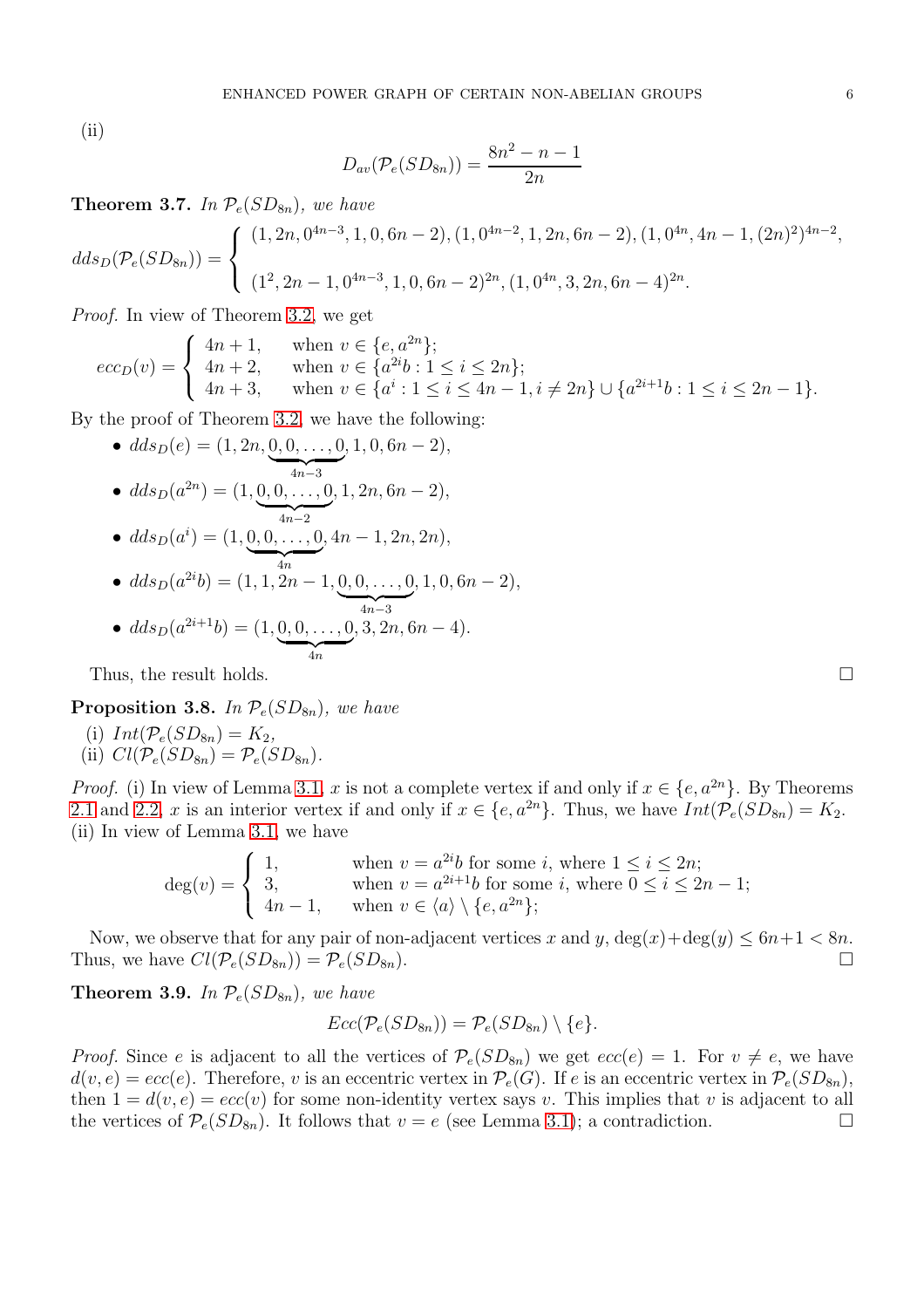3.1. **Resolving Polynomial.** In this subsection, we obtain the resolving polynomial of  $\mathcal{P}_e(SD_{8n})$ . First, we recall some of the basic definitions and necessary results from [\[33\]](#page-14-6). For z in Γ, we say that z resolves u and v if  $d(z, u) \neq d(z, v)$ . A subset U of  $V(\Gamma)$  is a resolving set of  $\Gamma$  if every pair of vertices of Γ is resolved by some vertex of U. The least cardinality of a resolving set of Γ is called the metric dimension of Γ and is denoted by dim(Γ). An *i-subset* of  $V(\Gamma)$  is a subset of  $V(\Gamma)$  of cardinality *i*. Let  $\mathcal{R}(\Gamma, i)$  be the family of resolving sets which are *i*-subsets and  $r_i = |\mathcal{R}(\Gamma, i)|$ . Then we define the resolving polynomial of a graph  $\Gamma$  of order n, denoted by  $\beta(\Gamma, x)$  as  $\beta(\Gamma, x) = \sum_{i=dim(\Gamma)}^n r_i x^i$ . The sequence  $(r_{dim(\Gamma)}, r_{dim(\Gamma)+1}, \ldots, r_n)$  of coefficients of  $\beta(\Gamma, x)$  is called the *resolving sequence*. Two distinct vertices u and v are said to be true twins if  $N[u] = N[v]$ . Two distinct vertices u and v are said to be *false twins* if  $N(u) = N(v)$ . The vertices u and v are said to be *twins* if u and v are either true twins or false twins. For more details on twin vertices, we refer the reader to [\[23\]](#page-13-23). A set  $U \subseteq V(\Gamma)$  is said to be a *twin-set* in  $\Gamma$  if u, v are twins for every pair of distinct pair of vertices  $u, v \in U$ . In order to obtain the resolving polynomial  $\beta(\mathcal{P}_e(SD_{8n}), x)$ , the following results will be useful.

<span id="page-6-0"></span>Remark3.10 ([\[5,](#page-13-13) Remark 3.3]). If U is a twin-set in a connected graph  $\Gamma$  of order n with  $|U| = l \geq 2$ , then every resolving set for  $\Gamma$  contains at least  $l-1$  vertices of U.

<span id="page-6-2"></span>**Proposition 3.11** ([\[5,](#page-13-13) Proposition 3.5]). Let  $\Gamma$  be a connected graph of order n. Then the only resolving set of cardinality n is the set  $V(\Gamma)$  and a resolving set of cardinality  $n-1$  can be chosen n possible different ways.

<span id="page-6-1"></span>**Proposition 3.12.** The metric dimension of  $\mathcal{P}_e(SD_{8n})$  is  $7n-4$ .

*Proof.* In view of Lemma [3.1,](#page-3-1) we get twin-sets  $\langle a \rangle \setminus \{e, a^{2n}\}, \{a^{2i}b\}$  where  $1 \leq i \leq 2n$  and  ${a^{2j+1}b, a^{2n+2j+1}b}$  where  $0 \leq j \leq n-1$ . By Remark [3.10,](#page-6-0) any resolving set in  $\mathcal{P}_e(SD_{8n})$  contains at least  $7n - 4$  vertices. Now we provide a resolving set of size  $7n - 4$ . By Lemma [3.1,](#page-3-1) notice that the set  $R = \{a^{2i}b : 1 \le i \le 2n-1\} \cup \{a^i : i \ne 1, 2n, 4n\} \cup \{a^{2i+1}b : 0 \le i \le n-1\}$  is a resolving set of size  $7n - 4$ . Consequently,  $\dim(\mathcal{P}_e(SD_{8n})) = 7n - 4$ .

**Theorem 3.13.** The resolving polynomial of  $\mathcal{P}_e(SD_{8n})$  is given below:

$$
\beta(\mathcal{P}_e(SD_{8n}), x) = x^{8n} + 8nx^{8n-1} + \sum_{i=7n-4}^{8n-2} r_i x^i,
$$

where

$$
r_i = \begin{cases} \sum_{j=0}^{i-(7n-4)} \binom{n}{j} 2^{n-j} k_{7n+j-i} & 7n-4 \le i \le 7n-1\\ \sum_{j=0}^{4} \binom{n}{i-7n+j} 2^{n-(i-7n+j)} k_j & 7n \le i \le 8n-4\\ \sum_{j=0}^{8n-i} \binom{n}{n+j-(8n-i)} 2^{n-(n+j-(8n-i))} k_j & 8n-3 \le i \le 8n-2\\ \text{and } k_0 = 1, k_1 = 6n, k_2 = 8n^2 + 8n - 3, k_3 = 16n^2 - 2n - 2, k_4 = 8n^2 - 4n. \end{cases}
$$

*Proof.* In view of Proposition [3.12,](#page-6-1) we have  $\dim(\mathcal{P}_e(SD_{8n})) = 7n - 4$ . It is sufficient to find the resolving sequence  $(r_{7n-4}, r_{7n-3}, \ldots, r_{8n-2}, r_{8n-1}, r_{8n})$ . By the proof of Proposition [3.12,](#page-6-1) any resolving set  $R$  satisfies the following:

- $|R \cap (\langle a \rangle \setminus \{e, a^{2n}\})| \geq 4n 3;$
- $|R \cap H_l| \geq 1$ , where  $H_l = \{a^{2l+1}b, a^{2n+2l+1}\}\$  for  $0 \leq l \leq n-1$ ;
- $|R \cap \{a^{2i}b : 1 \leq i \leq 2n\}| \geq 2n 1.$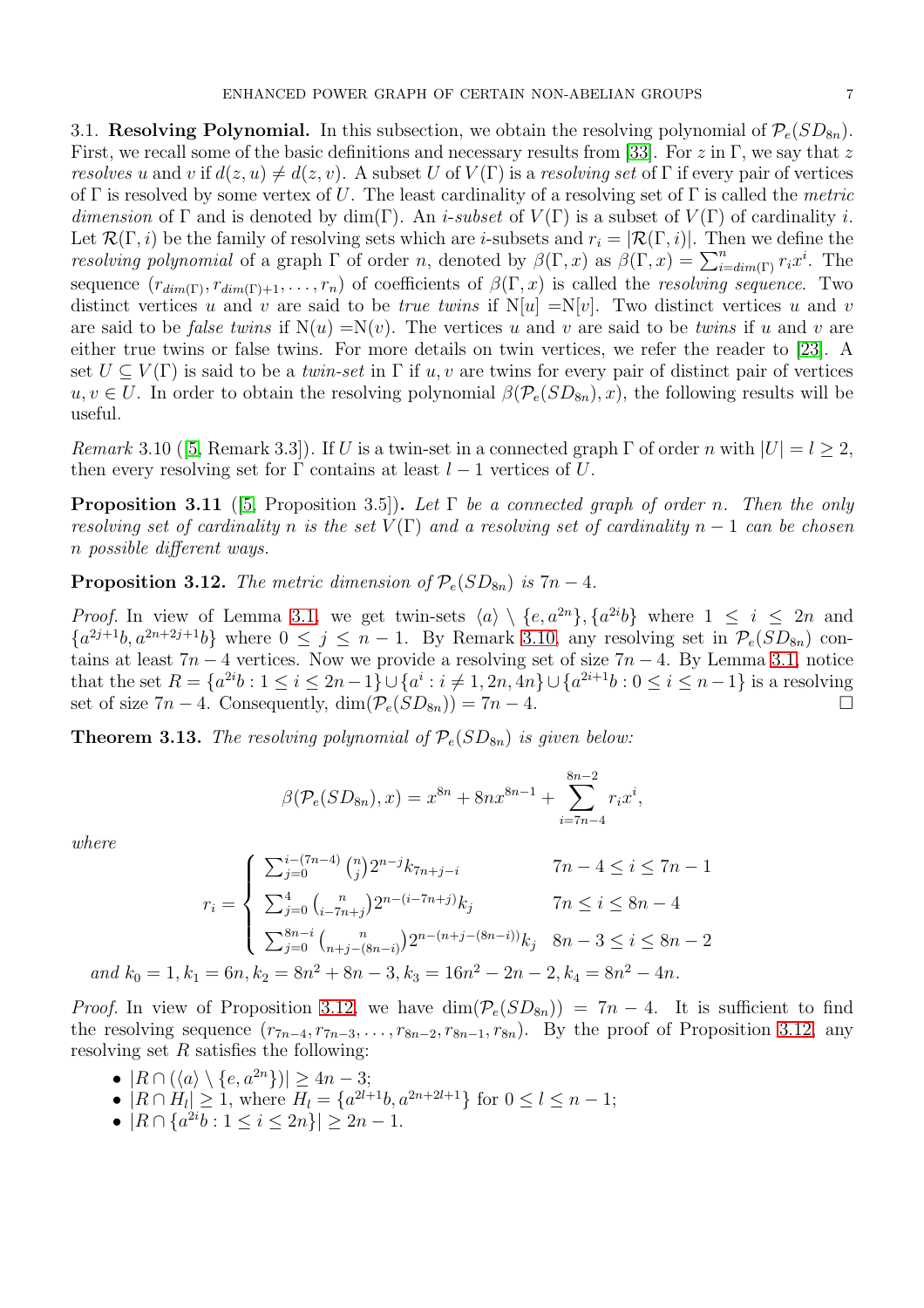Let  $T = SD_{8n} \setminus$  $n-1$ <br>  $\bigcup H_l$ . For  $|R| = 7n-4$ , choose exactly one element from each  $H_l$ , 4n − 3 elements from  $(\langle a \rangle \setminus \{e, a^{2n}\})$  and  $2n-1$  elements from  $\{a^{2i}b : 1 \le i \le 2n\}$ . Therefore, we have

$$
r_{7n-4} = {2 \choose 1}^n {4n-2 \choose 4n-3} {2n \choose 2n-1} = 2^{n+1}n(4n-2)
$$

For  $7n - 3 \leq |R| = i \leq 7n - 1$ , with above restriction we have one of the following cases:-

- Choose  $6n (7n i)$  elements from T and n elements from  $\bigcup^{n-1}$  $_{l=0}$  $H_l$ .
- Choose  $6n (7n i) 1$  elements from T and  $n + 1$  elements from  $\bigcup^{n-1}$  $_{l=0}$  $H_l$ .

• Choose  $6n - 4$  elements from T and  $n + (i - 7n + 4)$  elements from  $\bigcup^{n-1}$  $_{l=0}$  $H_l$ .

Thus,

$$
r_i = \sum_{j=0}^{i-(7n-4)} \binom{n}{j} 2^{n-j} k_{7n+j-i}
$$

. . . . . .

where  $k_0 = 1, k_1 = 6n, k_2 = 8n^2 + 8n - 3, k_3 = 16n^2 - 2n - 2, k_4 = 8n^2 - 4n$  and  $k_t$  is the number of ways of selecting  $6n - t$  elements from T in R for where,  $0 \le t \le 4$ .

 $_{l=0}$ 

 $_{l=0}$ 

For  $7n \leq |R| = i \leq 8n - 4$ , with above restriction we have one of the following cases:-

- (i) Choose 6n elements from T and  $n + (i 7n)$  elements from  $\bigcup^{n-1}$  $H_l$ .
- (ii) Choose  $6n 1$  elements from T and  $n + 1 + (i 7n)$  elements from  $\bigcup_{l=1}^{n-1} H_l$ .  $l=0$ (iii) Choose  $6n - 2$  elements from T and  $n + 2 + (i - 7n)$  elements from  $\bigcup_{n=1}^{n-1} H_i$ .
- $l=0$ (iv) Choose  $6n-3$  elements from T and  $n+3+(i-7n)$  elements from  $\bigcup^{n-1}$  $H_l$ .
- (v) Choose  $6n 4$  elements from T and  $n + 4 + (i 7n)$  elements from  $\bigcup^{n-1}$  $_{l=0}$  $H_l$ .

Therefore, we have

$$
r_i = \sum_{j=0}^{4} {n \choose i-7n+j} 2^{n-(i-7n+j)} k_j.
$$

For  $8n - 3 \leq |R| = i \leq 8n - 2$ , with above restriction we have one of the following cases:-

• Choose 6n elements from T and  $n + n - (8n - i)$  elements from  $\bigcup^{n-1}$  $_{l=0}$  $H_l$ .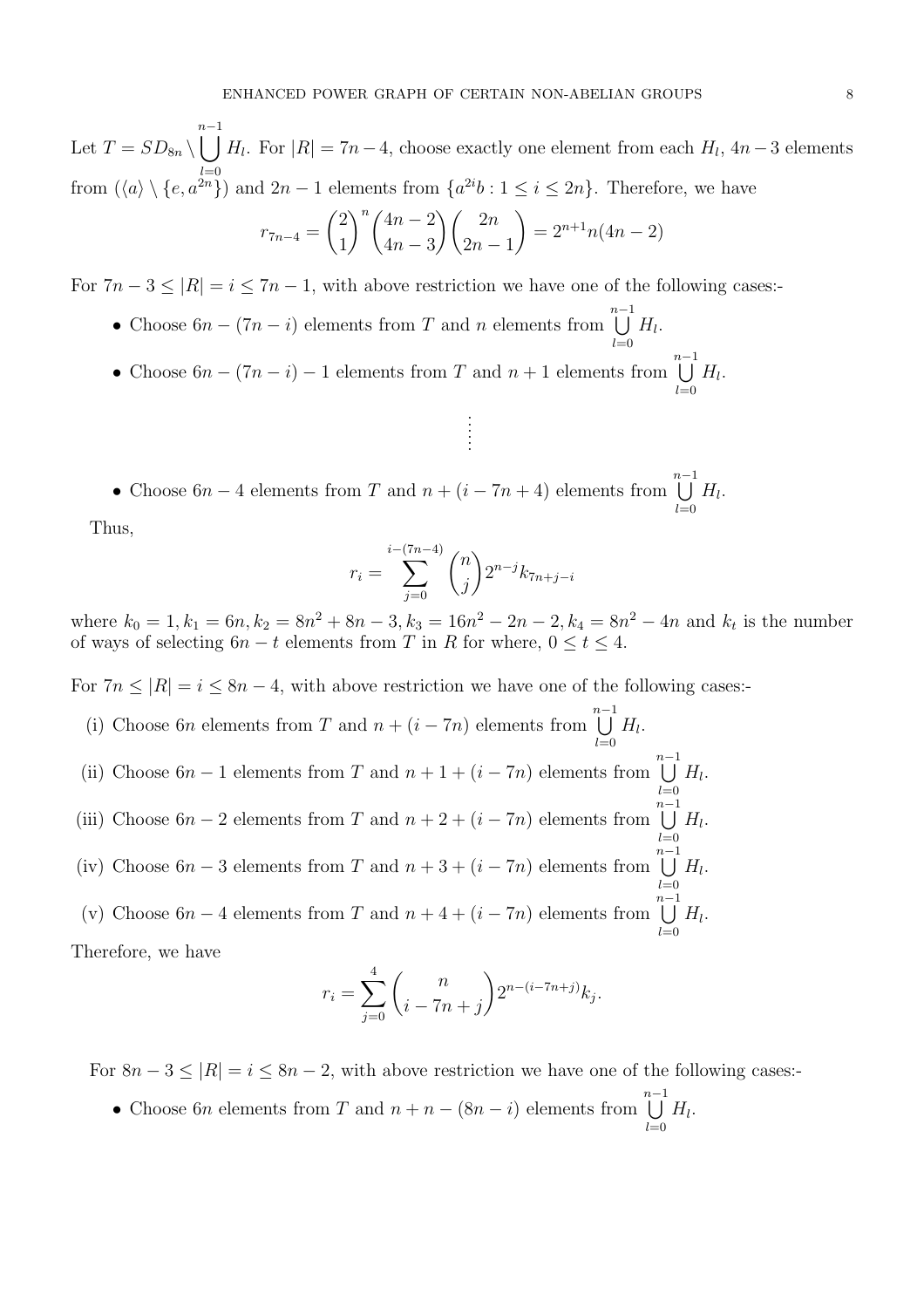. . . . . .

• Choose  $6n - 1$  elements from T and  $n + n - (8n - i) + 1$  elements from  $\bigcup^{n-1}$  $_{l=0}$  $H_l$ .

• Choose  $6n - (8n - i)$  elements from T and  $2n$  elements from  $\bigcup^{n-1}$  $_{l=0}$  $H_l$ .

Thus, we get

$$
r_i = \sum_{j=0}^{8n-i} \binom{n}{n+j-(8n-i)} 2^{n-(n+j-(8n-i))} k_j.
$$

By Proposition [3.11,](#page-6-2)  $r_{8n-1} = 8n$  and  $r_{8n} = 1$ . Hence the result holds.

# 4. Laplacian spectrum

Hamzeh et al. [\[22\]](#page-13-24), obtained the Laplacian spectrum of the power graph of  $SD_{8n}$ , when  $n =$  $2^{\alpha}$ . In this section, we investigate the Laplacian spectrum of the enhanced power graphs of the semidihedral, generalized quaternion and dihedral groups, respectively. Consequently, we provide the number of spanning trees of  $\mathcal{P}_e(SD_{8n}), \mathcal{P}_e(Q_{4n})$  and  $\mathcal{P}_e(D_{2n}).$ 

<span id="page-8-0"></span>**Theorem 4.1.** The characteristic polynomial of the Laplacian matrix of  $\mathcal{P}_e(SD_{8n})$  is

$$
\Phi(L(\mathcal{P}_e(SD_{8n})), x) = x(x - 8n)(x - 6n)(x - 4n)^{4n-3}(x - 2)^n(x - 4)^n(x - 1)^{2n}.
$$

*Proof.* The Laplacian matrix  $L(\mathcal{P}_e(SD_{8n}))$  is the  $8n \times 8n$  matrix given below, where the rows and columns are indexed in order by the vertices  $e = a^{4n}, a^{2n}, a, a^2, \ldots, a^{2n-1}, a^{2n+1}, a^{2n+2}, \ldots, a^{4n-1}$  and then  $ab, a^{2n+1}b, a^3b, a^{2n+3}b, \ldots, a^{2n-1}b, a^{4n-1}b, a^2b, a^4b, \ldots, a^4nb = b.$ 

$$
L(\mathcal{P}_e(SD_{8n})) = \begin{pmatrix} 8n-1 & -1 & -1 & -1 & \cdots & -1 & -1 & \cdots & -1 \\ -1 & & & & & & & \\ -1 & & & & & & & \\ \vdots & & & & & & & \\ -1 & & & & & & & \\ -1 & & & & & & & \\ \vdots & & & & & & & \\ -1 & & & & & & & \\ \vdots & & & & & & & \\ -1 & & & & & & & \end{pmatrix}
$$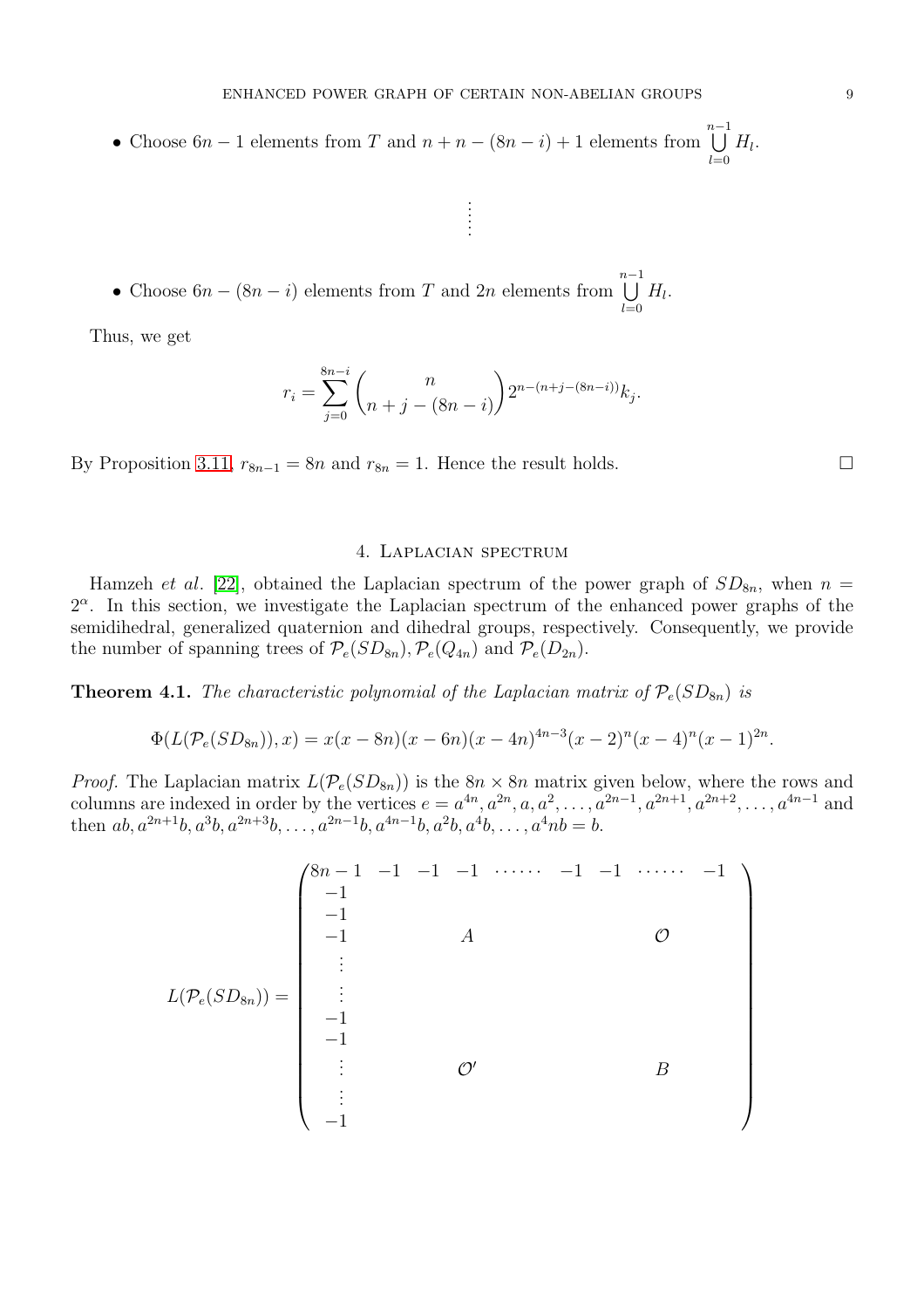where

$$
A = \begin{pmatrix} 6n-1 & -1 & -1 & -1 & \cdots & -1 & -1 & \cdots & -1 \\ -1 & & & & & & & \\ -1 & & & & & & & \\ -1 & & & & & & & \\ \vdots & & & & & & \\ -1 & & & & & & \\ -1 & & & & & & \\ \vdots & & & & & & \\ -1 & & & & & & \\ \vdots & & & & & & \\ -1 & & & & & & \end{pmatrix}
$$

such that  $A_1 = 4nI_{4n-2} - J_{4n-2}$  and

$$
A_2 = \begin{pmatrix} C & O_2 & \cdots & O_2 \\ O_2 & C & \cdots & O_2 \\ \vdots & \vdots & & \vdots \\ O_2 & O_2 & \cdots & C \end{pmatrix}
$$

with

$$
C = \begin{pmatrix} 3 & -1 \\ -1 & 3 \end{pmatrix},
$$

 $O_2$  is the zero matrix of order  $2 \times 2$ ,  $B = I_{2n}$ ,  $\mathcal O$  and  $\mathcal O_1$  are the zero matrices of size  $(6n-1) \times (2n)$ and  $(4n-2) \times (2n)$ , respectively,  $\mathcal{O}'$  and  $\mathcal{O}'_1$  are the transpose matrix of  $\mathcal{O}$  and  $\mathcal{O}_1$ , respectively. Then the characteristic polynomial of  $L(\mathcal{P}_e(SD_{8n}))$  is



Apply row operation  $R_1 \rightarrow (x-1)R_1 - R_2 - \cdots - R_{8n}$  and then expand by using first row, we get

$$
\Phi(L(\mathcal{P}_e(SD_{8n})), x) = \frac{x(x-8n)}{(x-1)} \begin{vmatrix} (xI_{6n-1} - A) & \mathcal{O} \\ \mathcal{O}' & (xI_{2n} - B) \end{vmatrix}
$$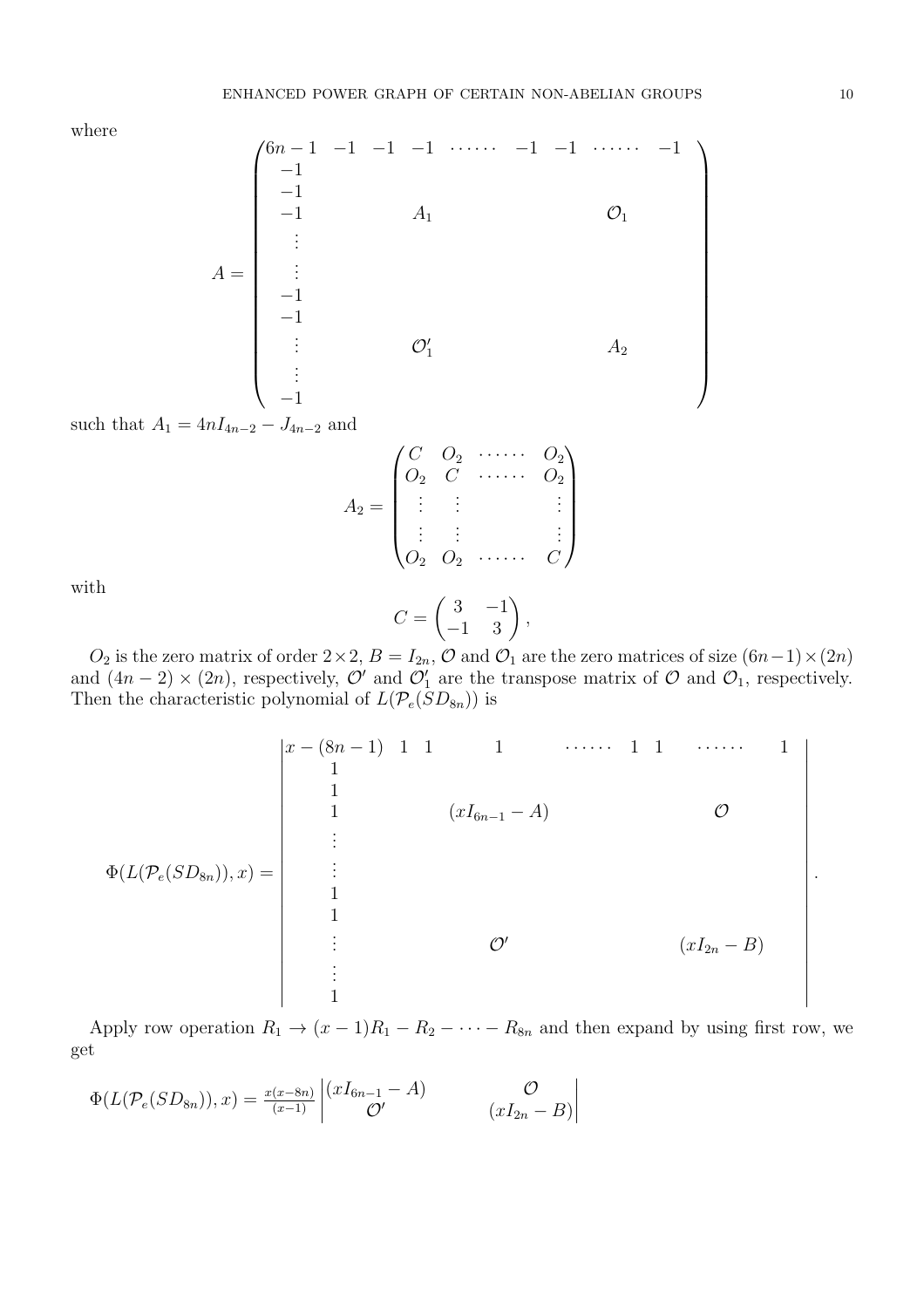By using Schur's decomposition theorem [\[17\]](#page-13-25), we have

$$
\Phi(L(\mathcal{P}_e(SD_{8n})), x) = \frac{x(x - 8n)}{(x - 1)} |xI_{6n-1} - A| \cdot |xI_{2n} - B|.
$$

Clearly,

$$
|xI_{2n} - B| = (x - 1)^{2n}
$$

.

Now we obtain

|xI6n−<sup>1</sup> − A| = x − (6n − 1) 1 1 1 · · · · · · 1 1 · · · · · · 1 1 1 1 (xI4n−<sup>2</sup> − A1) O<sup>1</sup> . . . . . . 1 1 . . . O′ 1 (xI2<sup>n</sup> − A2) . . . 1 

Apply row operation  $R_1 \rightarrow (x-2)R_1 - R_2 - R_3 - \cdots - R_{6n-1}$  and then expand by using first row, we get

$$
|xI_{6n-1} - A| = \frac{(x-1)(x-6n)}{(x-2)} |xI_{4n-2} - A_1| \cdot |xI_{2n} - A_2|.
$$

Clearly,  $|xI_{2n}-A_2|=(x-2)^n(x-4)^n$ . Now we obtain  $|xI_{4n-2}-A_1|=|xI_{4n-2}-(4nI_{4n-2}-J_{4n-2})|$ . It is easy to compute the characteristic polynomial of the matrix  $J_{4n-2}$  is  $x^{4n-3}(x-4n+2)$ . It is well known that if  $f(x) = 0$  is any polynomial and  $\lambda$  is an eigenvalue of the matrix P, then  $f(\lambda)$ is an eigenvalue of the matrix  $f(P)$ . Consequently, the eigenvalues of the matrix A are 4n and 2. Note that if x is an eigenvector of  $J_n$  corresponding to the eigenvalue 0, then x is also an eigenvector of the matrix A corresponding to eigenvalue 4n. Since the dimension of the null space of  $J_{4n-2}$  is  $4n-3$  so that the multiplicity of the eigenvalue  $4n$  in the characteristic polynomial of the matrix A is  $4n-3$ . Thus,  $|xI_{4n-2}-A| = (x-4n)^{4n-3}(x-2)$  and hence the result holds.

**Corollary 4.2.** The Laplacian spectrum of  $\mathcal{P}_e(SD_{8n})$  is given by

$$
\begin{pmatrix} 0 & 1 & 2 & 4 & 4n & 6n & 8n \\ 1 & 2n & n & n & 4n-3 & 1 & 1 \end{pmatrix}.
$$

By [\[9,](#page-13-26) Corollary 4.2], we have the following corollary.

Corollary 4.3. The number of spanning trees of  $\mathcal{P}_e(SD_{8n})$  is  $2^{11n-5}3n^{4n-2}$ .

Hamzeh et al. [\[22\]](#page-13-24), obtained the Laplacian spectrum of the power graph of  $Q_{4n}$  when  $n = 2^{\alpha}$ . Now we determine the Laplacian spectrum of generalized quaternion group  $Q_{4n}$  and dihedral group  $D_{2n}$ , for arbitrary  $n \in \mathbb{N}$ .

**Theorem 4.4.** The characteristic polynomial of the Laplacian matrix of  $\mathcal{P}_e(Q_{4n})$  is

$$
\Phi(L(\mathcal{P}_e(Q_{4n})), x) = x(x - 4n)^2(x - 4)^n(x - 2)^n(x - 2n)^{2n - 3}
$$

.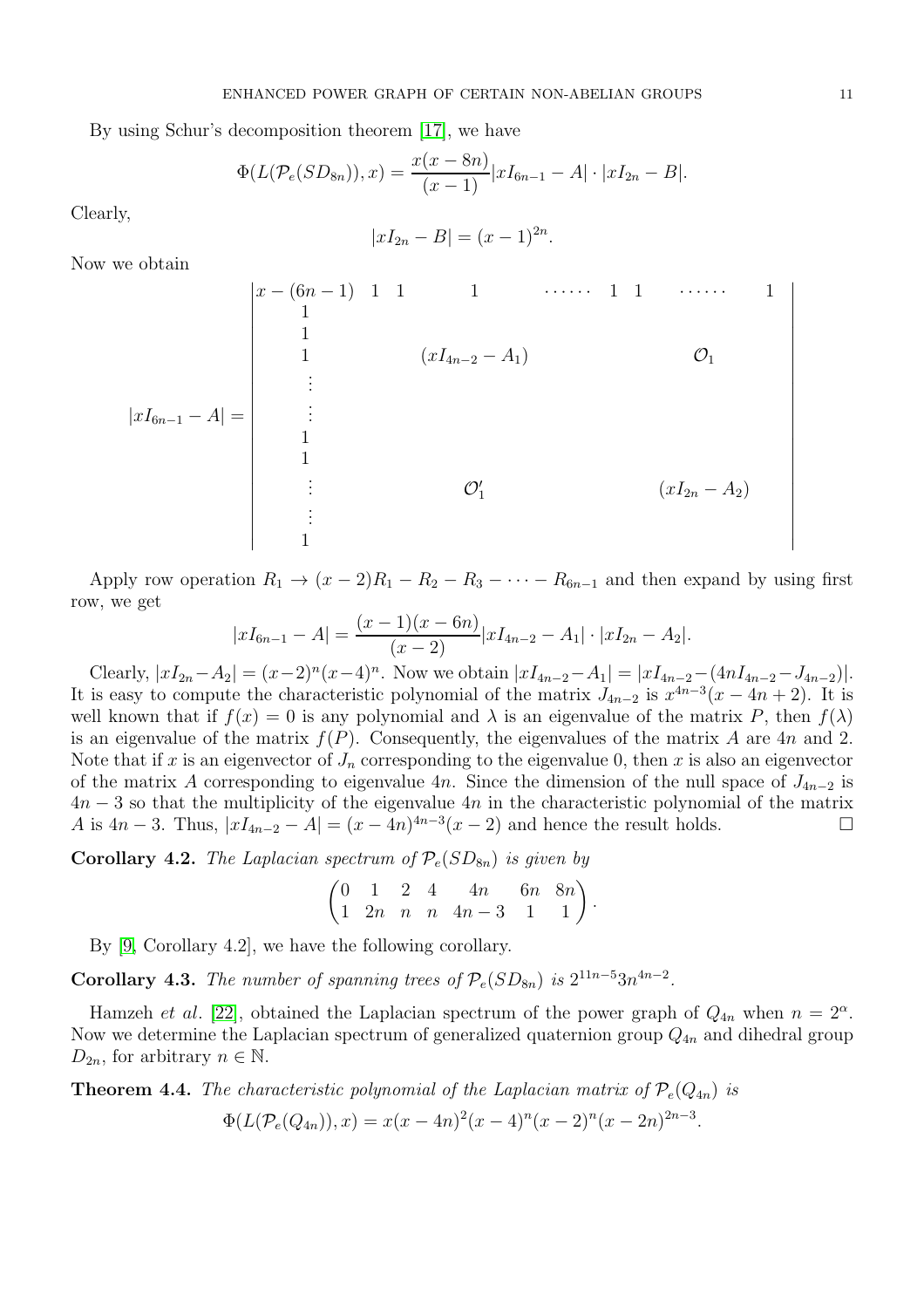*Proof.* The Laplacian matrix  $L(\mathcal{P}_e(Q_{4n}))$  is the  $4n \times 4n$  matrix given below, where the rows and columns are indexed by the vertices  $e = a^{2n}, a^n, a, a^2, \ldots, a^{n-1}, a^{n+1}, a^{n+2}, \ldots, a^{2n-1}$ , and then  $ab, a^{n+1}b, a^2b, a^{n+2}b \ldots, a^nb, a^{2n}b = b.$ 

$$
L(\mathcal{P}_e(Q_{4n})) = \begin{pmatrix} 4n-1 & -1 & \cdots & -1 & -1 & \cdots & -1 & -1 \\ -1 & 4n-1 & \cdots & -1 & -1 & \cdots & -1 & -1 \\ -1 & -1 & -1 & A & & & & & & \\ \vdots & \vdots & \vdots & & & & & & \\ -1 & -1 & -1 & & & & & & \\ -1 & -1 & -1 & & & & & & \end{pmatrix}
$$

where  $A = 2nI_{(2n-2)} - J_{(2n-2)}$  and

$$
B = \begin{pmatrix} C & O_2 & \cdots & O_2 \\ O_2 & C & \cdots & O_2 \\ \vdots & \vdots & & \vdots \\ O_2 & O_2 & \cdots & & C \end{pmatrix}
$$

with

$$
C = \begin{pmatrix} 3 & -1 \\ -1 & 3 \end{pmatrix},
$$

 $O_2$  is the zero matrix of order  $2 \times 2$ ,  $\mathcal O$  is the zero matrix of order  $(2n-2) \times (2n)$  and  $\mathcal O'$  is the transpose of  $\mathcal{O}$ . Then the characteristic polynomial of  $L(\mathcal{P}_e(Q_{4n}))$  is

$$
\Phi(L(\mathcal{P}_e(Q_{4n})), x) = \begin{vmatrix} x - (4n - 1) & 1 & \cdots & 1 & 1 & \cdots 1 \\ 1 & x - (4n - 1) & \cdots & 1 & 1 & \cdots 1 \\ 1 & 1 & 1 & & xI_{2n-2} - A & 0 \\ \vdots & \vdots & \vdots & & \vdots & & \vdots \\ 1 & 1 & 1 & & & \\ 1 & 1 & 1 & & & \\ \vdots & \vdots & \vdots & & \mathcal{O}' & xI_{2n} - B \end{vmatrix}
$$

Apply the following row operations consecutively

$$
\bullet \ R_1 \rightarrow (x-1)R_1 - R_2 - \cdots - R_{4n}
$$

$$
\bullet \ R_2 \rightarrow (x-2)R_2 - R_3 - \cdots - R_{4n}
$$

and then expand, we get

$$
\Phi(L(\mathcal{P}_e(Q_{4n})), x) = \frac{x(x-4n)^2}{(x-2)} \begin{vmatrix} xI_{2n-2} - A & \mathcal{O} \\ \mathcal{O}' & xI_{2n} - B \end{vmatrix} = \frac{x(x-4n)^2}{(x-2)} |xI_{2n-2} - A| \cdot |xI_{2n} - B|.
$$

By the similar argument used in the proof of Theorem [4.1,](#page-8-0) we obtain

$$
|xI_{2n-2} - A| = (x - 2n)^{2n-3}(x - 2), \quad |xI_{2n} - B| = (x - 2)^n(x - 4)^n
$$

 $\bigg\}$  $\overline{\phantom{a}}$  $\overline{\phantom{a}}$  $\overline{\phantom{a}}$  $\overline{\phantom{a}}$  $\overline{\phantom{a}}$  $\overline{\phantom{a}}$  $\overline{\phantom{a}}$  $\overline{\phantom{a}}$  $\overline{\phantom{a}}$  $\overline{\phantom{a}}$  $\overline{\phantom{a}}$  $\overline{\phantom{a}}$  $\overline{\phantom{a}}$  $\overline{\phantom{a}}$  $\overline{\phantom{a}}$  $\overline{\phantom{a}}$  $\overline{\phantom{a}}$  $\begin{array}{c} \hline \end{array}$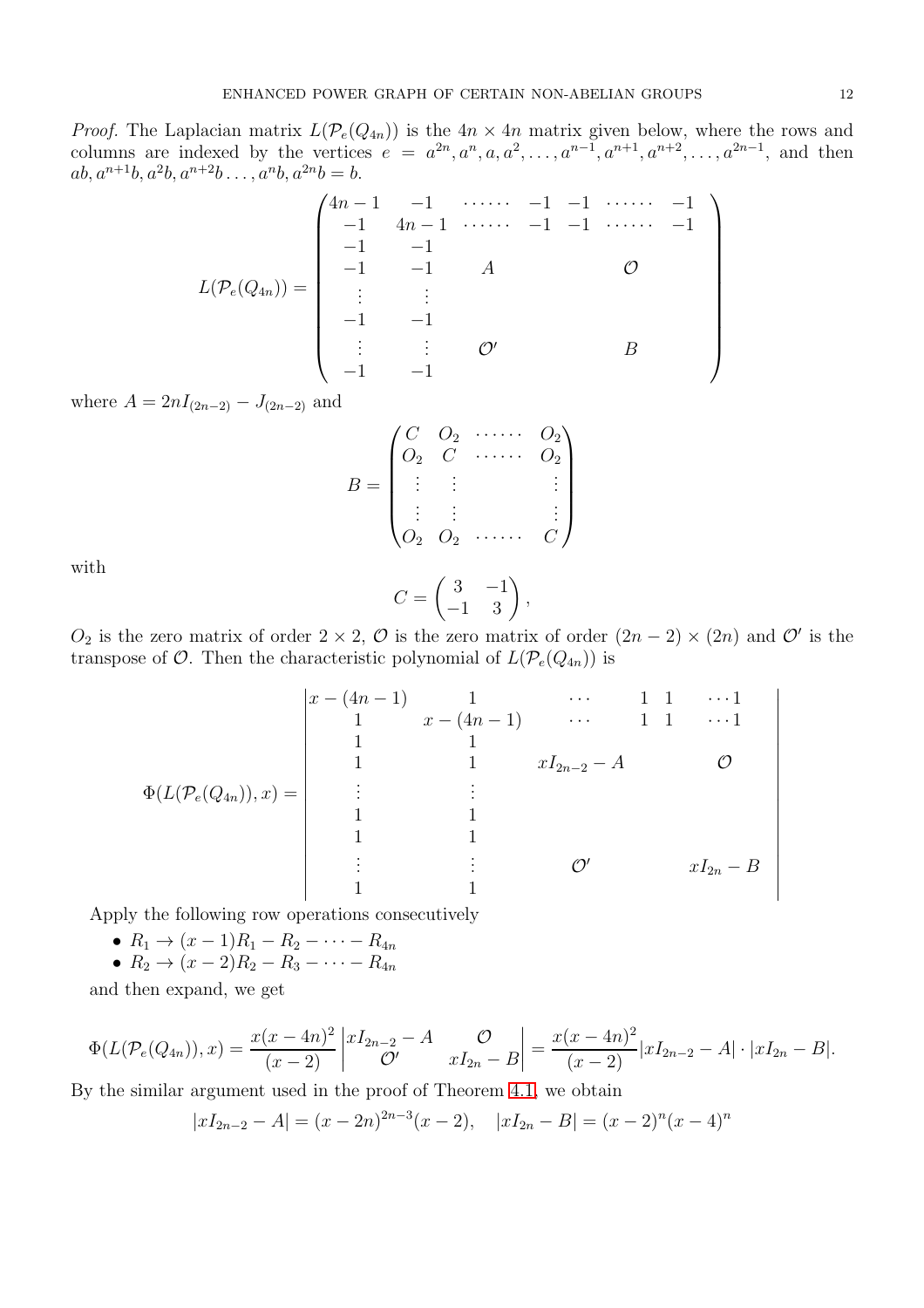Thus, the result holds.  $\square$ 

**Corollary 4.5.** The Laplacian spectrum of  $\mathcal{P}_e(Q_{4n})$  is given by

$$
\begin{pmatrix} 0 & 2 & 4 & 2n & 4n \\ 1 & n & n & 2n - 3 & 2 \end{pmatrix}
$$

.

By [\[9,](#page-13-26) Corollary 4.2], we have the following corollary.

**Corollary 4.6.** The number of spanning trees of  $\mathcal{P}_e(Q_{4n})$  is  $2^{5n-1}n^{2n-2}$ .

Remark 4.7. In the similar lines of  $P_e(SD_{8n})$ , we get

$$
\Phi(L(\mathcal{P}_e(D_{2n})), x) = x(x-1)^n(x-n)^{n-2}(x-2n).
$$

**Corollary 4.8.** The Laplacian spectrum of  $\mathcal{P}_e(D_{2n})$  is given by

$$
\begin{pmatrix}\n0 & 1 & n & 2n \\
1 & n & n-2 & 1\n\end{pmatrix}
$$

By [\[9,](#page-13-26) Corollary 4.2], we have the following corollary.

**Corollary 4.9.** The number of spanning trees of  $\mathcal{P}_e(D_{2n})$  is  $n^{n-2}$ .

## 5. Concluding Remarks

We end this manuscript with the important remarks on distant properties and detour distant properties of the enhanced power graph of the generalized quaternion group  $Q_{4n}$  and dihedral group  $D_{2m}$ . F. Ali et al. [\[4\]](#page-13-27), obtained the distant properties and detour distant properties of the power graph  $\mathcal{P}(G)$ , when G is  $Q_{4n}$  or  $D_{2m}$ , where  $n = 2^k$  and  $m = p^{\alpha}, k, \alpha \in \mathbb{N}$ , p is an odd prime. In this case, by [\[1,](#page-13-17) Theorem 28] note that  $\mathcal{P}(Q_{4n}) = \mathcal{P}_e(Q_{4n})$  and  $\mathcal{P}(D_{2m}) = \mathcal{P}_e(D_{2m})$ . Moreover, note that, for arbitrary  $n$ ,

$$
\mathcal{P}_e(Q_{4n}) = K_2 \vee (K_{n-2} \cup nK_2)
$$

and, for arbitrary m

$$
\mathcal{P}_e(D_{2m}) = K_1 \vee (K_{m-1} \cup K_m).
$$

Thus, in view of [\[4,](#page-13-27) Proposition 3.1 and Proposition 3.3]), the results on distant properties and detour distant properties of  $\mathcal{P}(Q_{4n})$  and  $\mathcal{P}(D_{2m})$  will also hold for  $\mathcal{P}_e(Q_{4n})$  and  $\mathcal{P}_e(D_{2m})$  for arbitrary  $n, m \in \mathbb{N}$ .

# 6. Acknowledgement

The first author gratefully acknowledge for providing financial support to CSIR (09/719(0110)/2019- EMR-I) government of India. The third author wishes to acknowledge the support of MATRICS Grant (MTR/2018/000779) funded by SERB, India.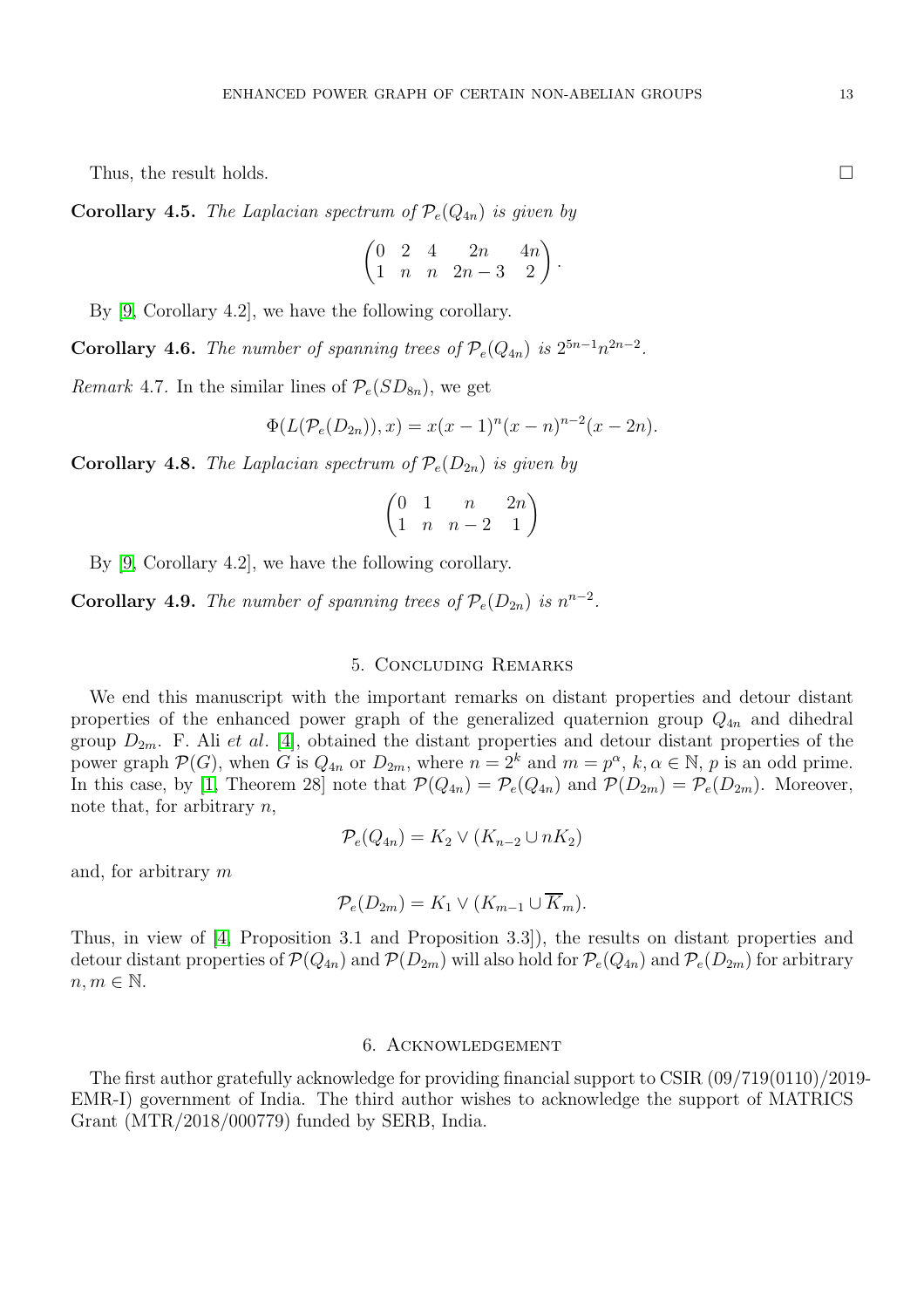### **REFERENCES**

- <span id="page-13-17"></span>[1] G. Aalipour, S. Akbari, P. J. Cameron, R. Nikandish, and F. Shaveisi. On the structure of the power graph and the enhanced power graph of a group. *Electron. J. Combin.*,  $24(3):\#P3.16, 2017$ .
- <span id="page-13-3"></span>[2] A. Abdolghafourian, M. A. Iranmanesh, and A. C. Niemeyer. The divisibility graph of finite groups of lie type. *Journal of Pure and Applied Algebra*, 221(10):2482–2493, 2017.
- <span id="page-13-27"></span><span id="page-13-2"></span>[3] A. Abdollahi and A. M. Hassanabadi. Non-cyclic graph associated with a group. *J. Algebra Appl.*, 8(02):243–257, 2009.
- <span id="page-13-13"></span>[4] F. Ali, S. Fatima, and W. Wang. On the power graphs of certain finite groups. *Linear and Multilinear Algebra*, pages 1–15, 2020.
- <span id="page-13-6"></span>[5] F. Ali, M. Salman, and S. Huang. On the commuting graph of dihedral group. *Comm. Algebra*, 44(6):2389–2401, 2016.
- <span id="page-13-1"></span>[6] A. R. Ashrafi, A. Gholami, and Z. Mehranian. Automorphism group of certain power graphs of finite groups. *Electronic Journal of Graph Theory and Applications*, 5(1):70–82, 2017.
- <span id="page-13-21"></span>[7] S. Bera and A. K. Bhuniya. On enhanced power graphs of finite groups. *J. Algebra Appl.*, 17(8):1850146, 2017.
- [8] S. Bera, H. K. Dey, and S. K. Mukherjee. On the connectivity of enhanced power graphs of finite groups. *Graphs Combin.*, 37(2):591–603, 2021.
- <span id="page-13-26"></span>[9] R. Brauer and K. A. Fowler. The Laplacian spectrum of graphs. *Graph Theory, Combinatorics, and Application*, 2:871–898, 1991.
- <span id="page-13-14"></span>[10] X. Cao and K. Feng. Perfect state transfer on cayley graphs over dihedral groups. *Linear and Multilinear Algebra*, 69(2):343–360, 2021.
- <span id="page-13-0"></span>[11] I. Chakrabarty, S. Ghosh, and M. K. Sen. Undirected power graphs of semigroups. *Semigroup Forum*, 78(3):410– 426, 2009.
- <span id="page-13-22"></span><span id="page-13-7"></span>[12] G. Chartrand and P. Zhang. *Introduction to Graph Theory*. McGraw-Hill Education, 2004.
- [13] S. Chattopadhyay and P. Panigrahi. Connectivity and planarity of power graphs of finite cyclic, dihedral and dicyclic groups. *Algebra and Discrete Mathematics*, 18(1), 2018.
- <span id="page-13-8"></span>[14] S. Chattopadhyay, P. Panigrahi, and F. Atik. Spectral radius of power graphs on certain finite groups. *Indag. Math. (N.S.)*, 29(2):730–737, 2018.
- <span id="page-13-9"></span>[15] S. Chattopadhyay, K. L. Patra, and B. K. Sahoo. Laplacian eigenvalues of the zero divisor graph of the ring  $\mathbb{Z}_n$ . *Linear Algebra Appl.*, 584:267–286, 2020.
- <span id="page-13-25"></span><span id="page-13-12"></span>[16] J. Chen and L. Tang. The commuting graphs on dicyclic groups. 27(04):799–806, 2020.
- [17] D. Cvetkovic, S. Simic, and P. Rowlinson. *An introduction to the theory of graph spectra*. Cambridge University Press, 2009.
- <span id="page-13-20"></span>[18] S. Dalal and J. Kumar. On enhanced power graphs of certain groups. *Discrete Mathematics, Algorithms and Applications*, 13(01):2050099, 2021.
- <span id="page-13-19"></span>[19] L. A. Dupont, D. G. Mendoza, and M. Rodríguez. The enhanced quotient graph of the quotient of a finite group. *[arXiv:1707.01127](http://arxiv.org/abs/1707.01127)*, 2017.
- <span id="page-13-18"></span>[20] L. A. Dupont, D. G. Mendoza, and M. Rodríguez. The rainbow connection number of enhanced power graph. *[arXiv:1708.07598](http://arxiv.org/abs/1708.07598)*, 2017.
- <span id="page-13-10"></span>[21] A. Hamzeh and A. Ashrafi. Automorphism groups of supergraphs of the power graph of a finite group. *European Journal of Combinatorics*, 60:82–88, 2017.
- <span id="page-13-24"></span>[22] A. Hamzeh and A. R. Ashrafi. Spectrum and l-spectrum of the power graph and its main supergraph for certain finite groups. *Filomat*, 31(16):5323–5334, 2017.
- <span id="page-13-23"></span>[23] C. Hernando, M. Mora, I. M. Pelayo, C. Seara, and D. R. Wood. Extremal graph theory for metric dimension and diameter. *Electron. J. Combin.*,  $17(1):# R30, 2010$ .
- <span id="page-13-11"></span>[24] V. Kakkar and G. Rawat. Commuting graphs of generalized dihedral groups. *Discrete Math. Algorithms Appl.*, 11(02):1950024, 2018.
- <span id="page-13-5"></span><span id="page-13-4"></span>[25] A. Kelarev. *Graph algebras and automata*. CRC Press, 2003.
- <span id="page-13-15"></span>[26] A. Kelarev. Labelled cayley graphs and minimal automata. *Australasian J. Combinatorics*, 30:95–101, 2004.
- <span id="page-13-16"></span>[27] A. Kelarev and S. Quinn. Directed graphs and combinatorial properties of semigroups. *J. Algebra*, 251(1):16–26, 2002.
- [28] A. Kelarev, S. Quinn, and R. Smolikova. Power graphs and semigroups of matrices. *Bull. Austral. Math. Soc.*, 63(2):341–344, 2001.